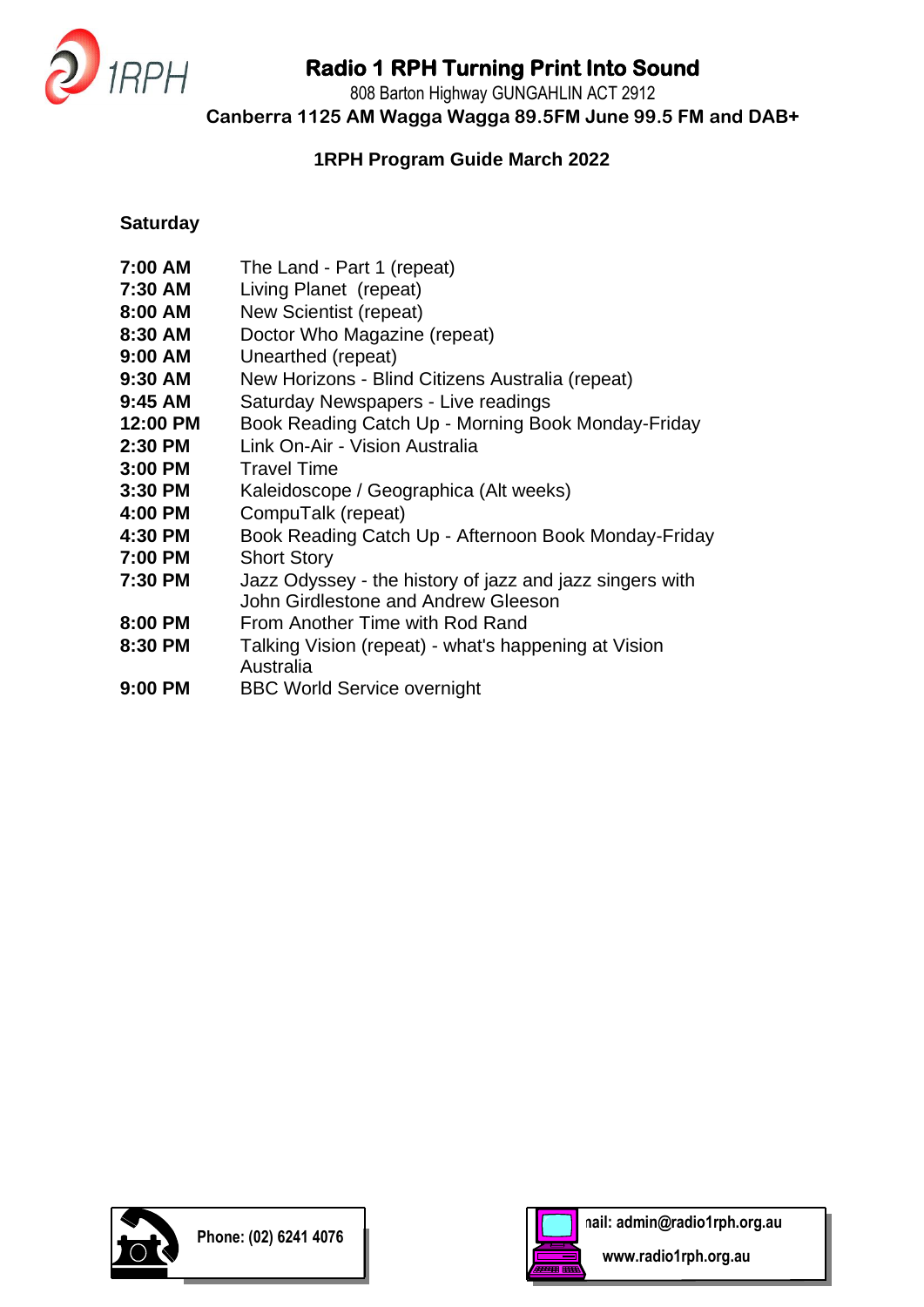

808 Barton Highway GUNGAHLIN ACT 2912

**Canberra 1125 AM Wagga Wagga 89.5FM June 99.5 FM and DAB+**

### **1RPH Program Guide March 2022**

### **Sunday**

| 12:00 AM  | <b>BBC World Service</b>                                                                 |
|-----------|------------------------------------------------------------------------------------------|
| 7:00 AM   | Down Under                                                                               |
| 7:30 AM   | Readers Digest / Australian Geographic (alt weeks)                                       |
| 8:00 AM   | <b>Science Unscripted</b>                                                                |
| 8:30 AM   | The Land - Part 2 (repeat)                                                               |
| 9:00 AM   | Bush Poetry (repeat) Ron Bull and friends share bush<br>poetry and Aussie yarns          |
| 9:30 AM   | Muse with Pene Lee and David Moncrieff                                                   |
| 10:00 AM  | Sunday Newspapers - Live readings                                                        |
| 12:00 PM  | New Statesman Magazine (repeat) - current affairs, world<br>politics and more            |
| 12:30 PM  | Outback Mag / Think about it (alternate weeks) (repeat)                                  |
| 1:00 PM   | Poetic Reflections (repeat)                                                              |
| $1:15$ PM | <b>Aviation Digest with Lorraine Litster</b>                                             |
| $1:30$ PM | Accent on Asia with Bec Webb-Johnston                                                    |
| 2:00 PM   | Christian Perspectives - live readings and news                                          |
| 4:30 PM   | Hear This - Talking Book Reviews from the Vision Australia<br>Library                    |
| 5:00 PM   | Insight For Living with Chuck Swindoll (sponsored) -                                     |
|           | Christian religion in today's language                                                   |
| 5:30 PM   | Guardian Online read by Lynelle Connolly                                                 |
| 6:00 PM   | Weekend Newspapers - Live readings                                                       |
| 8:00 PM   | Live and Let Ride with Tony Nichols - news and features<br>about motorbike riding        |
| 8:30 PM   | Get Together with Robert Hargreaves - news and chat<br>about items froM around Australia |
| 9:00 PM   | <b>BBC World Service overnight</b>                                                       |



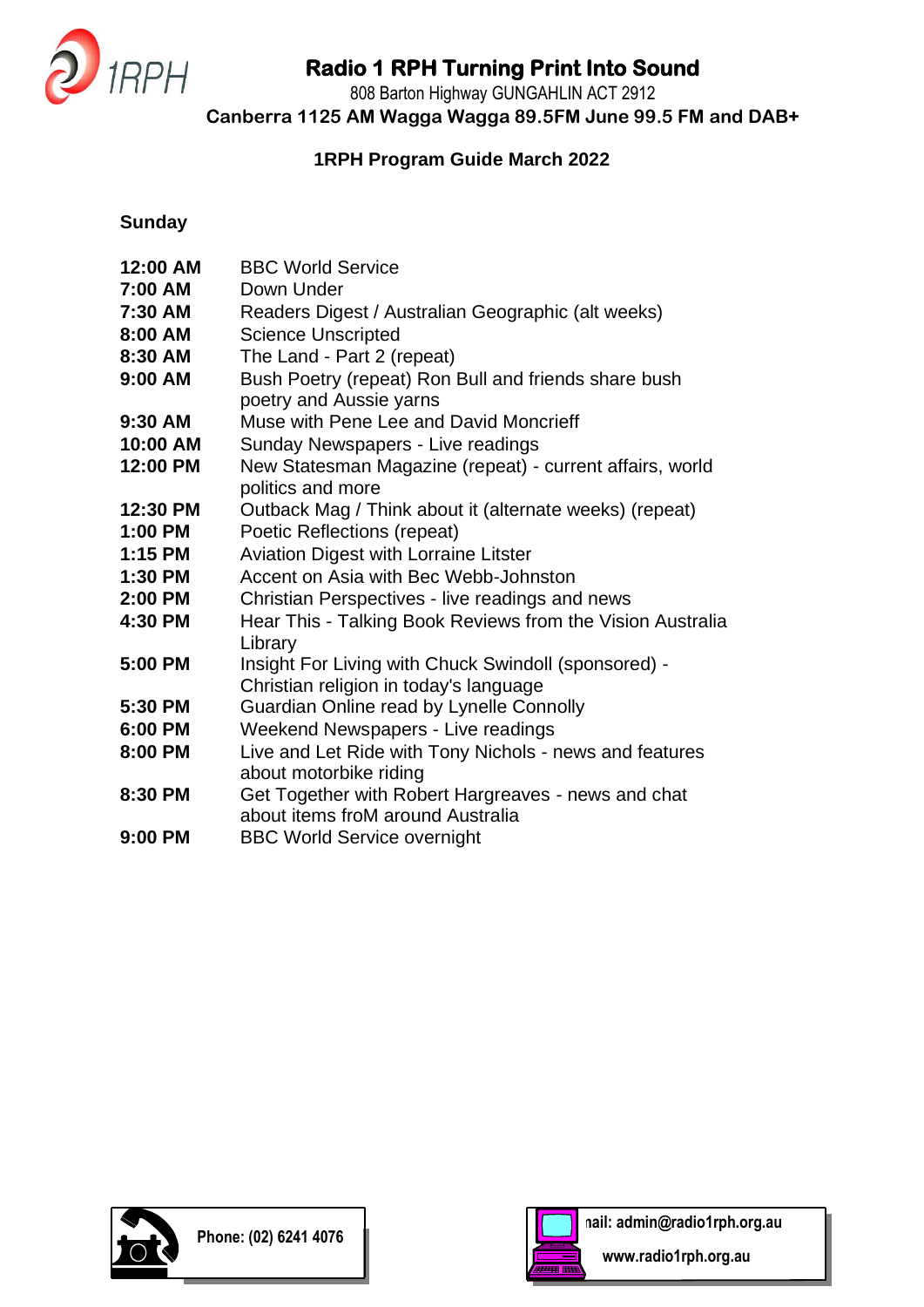

808 Barton Highway GUNGAHLIN ACT 2912

**Canberra 1125 AM Wagga Wagga 89.5FM June 99.5 FM and DAB+**

### **1RPH Program Guide March 2022**

#### **Monday**

| 12:00 AM  | <b>BBC World Service</b>                                                        |
|-----------|---------------------------------------------------------------------------------|
| 6:00 AM   | Insight For Living with Chuck Swindoll (sponsored) -                            |
|           | Christian religion in today's language                                          |
| 6:30 AM   | Musical Interlude with Ross Newton                                              |
| 6:45 AM   | Monday Newspapers - Live readings                                               |
| 8:00 AM   | Wagga Daily Advertiser - Live readings for Wagga & Junee                        |
|           | listeners                                                                       |
| $9:00$ AM | It's Electric - 4RPH                                                            |
| 9:15 AM   | Life with Disabilities                                                          |
| 9:30 AM   | <b>Morning Book Reading</b>                                                     |
| 10:00 AM  | Women's World with Kerry Anne Cousins and Janet Gibson                          |
|           | - items for and about women                                                     |
| 10:30 AM  | History Today Magazine - Readings from the leading history<br>magazine          |
| 11:00 AM  | The Music Room                                                                  |
| 11:30 AM  | Hear This - Talking Book Reviews from the Vision Australia                      |
|           | Library                                                                         |
| 12:00 PM  | Green Advocate / Mindfood (alt weeks)                                           |
| 12:30 PM  | Readers Digest / Australian Geographic (alt weeks, repeat)                      |
| 1:00 PM   | London Review of Books with Amelia McKenzie - readings                          |
|           | from Europe's leading magazine of ideas                                         |
| 1:30 PM   | <b>BBC World Service</b>                                                        |
| 3:00 PM   | Monday Newspapers - the Canberra Times (repeat)                                 |
| 4:00 PM   | Short Story (repeat)                                                            |
| 4:30 PM   | <b>Guardian Online (repeat)</b>                                                 |
| 5:00 PM   | Afternoon Book Reading                                                          |
| 5:30 PM   | Women's World with Kerry Anne Cousins and Janet Gibson                          |
|           | - items for and about women                                                     |
| 6:00 PM   | Monday Newspapers - Live readings from the day's papers                         |
| 7:30 PM   | Young Adult Book Reading                                                        |
| 8:00 PM   | Life with Disabilities (repeat)                                                 |
| 8:15 PM   | Griffith Review with Amanda Hollingsworth                                       |
| 8:45 PM   | History Today Magazine (repeat) - Readings from the<br>leading history magazine |
| 9:15 PM   | Book Reading (repeat of morning episode)                                        |
| 9:45 PM   | The Music Room (repeat)                                                         |
| 10:15 PM  | Get Together with Robert Hargreaves (repeat) - news and                         |
|           | chat about items froM around Australia                                          |
| 10:45 PM  | Bubble 'n' Squeak with Sue Farrelly                                             |
| 11:00 PM  | <b>BBC World Service overnight</b>                                              |
|           |                                                                                 |



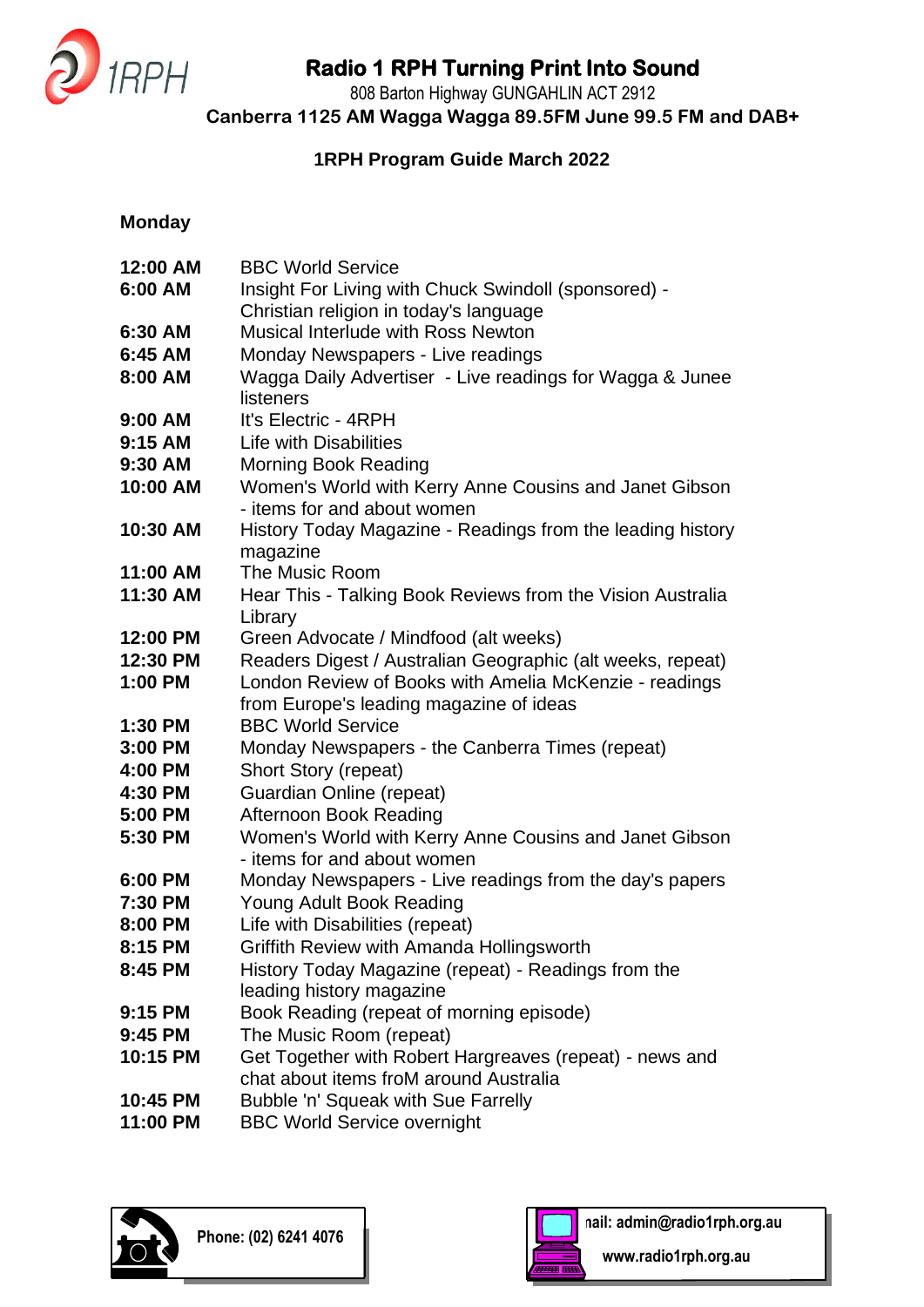

808 Barton Highway GUNGAHLIN ACT 2912

**Canberra 1125 AM Wagga Wagga 89.5FM June 99.5 FM and DAB+**

### **1RPH Program Guide March 2022**

**Tuesday**

| 12:00 AM  | <b>BBC World Service</b>                                 |
|-----------|----------------------------------------------------------|
| 6:00 AM   | Insight For Living with Chuck Swindoll (sponsored) -     |
|           | Christian religion in today's language                   |
| 6:30 AM   | <b>Musical Interlude</b>                                 |
| 6:45 AM   | Tuesday Newspapers - Live readings                       |
| 8:00 AM   | Wagga Daily Advertiser - Live reading for Wagga & Junee  |
|           | listeners                                                |
| $9:00$ AM | <b>Riverina Reminiscences</b>                            |
| 9:15 AM   | New Horizons - Blind Citizens Australia                  |
| 9:30 AM   | <b>Morning Book Reading</b>                              |
| 10:00 AM  | Australian Women's Weekly                                |
| 10:30 AM  | Living Planet - items on Earth's natural resources       |
| 11:00 AM  | Accent on Asia (repeat)                                  |
| 11:30 AM  | Jazz Odyssey - the history of jazz and jazz singers with |
|           | John Girdlestone and Andrew Gleeson                      |
| 12:00 PM  | Messages of Hope - Lutheran Church                       |
| 12:15 PM  | <b>Poetic Reflections - 4RPH</b>                         |
| 12:30 PM  | Science Unscripted (repeat)                              |
| 1:00 PM   | People in Profile                                        |
| 1:30 PM   | <b>BBC World Service</b>                                 |
| 3:00 PM   | Tuesday Newspapers - the Canberra Times (repeat)         |
| 4:00 PM   | Young Adult Book Reading (repeat)                        |
| 4:30 PM   | Muse (repeat)                                            |
| 5:00 PM   | Afternoon Book Reading                                   |
| 5:30 PM   | Australian Women's Weekly (repeat)                       |
| 6:00 PM   | Tuesday Newspapers - Live readings                       |
| 7:30 PM   | <b>Health Matters - 2RPH</b>                             |
| 8:00 PM   | New Horizons - Blind Citizens Australia (repeat)         |
| 8:15 PM   | <b>World In Progress</b>                                 |
| 8:45 PM   | Healthy Eating with Jan Hure                             |
| 9:00 PM   | <b>Aviation Digest (repeat)</b>                          |
| 9:15 PM   | <b>Book Reading (repeat)</b>                             |
| 9:45 PM   | New Scientist Magazine – science and technology          |
| 10:15 PM  | Economist Magazine - world finance, business and current |
|           | affairs                                                  |
| 10:45 PM  | <b>Folk Tales with Pat Wearne</b>                        |
| 11:00 PM  | <b>BBC World Service overnight</b>                       |



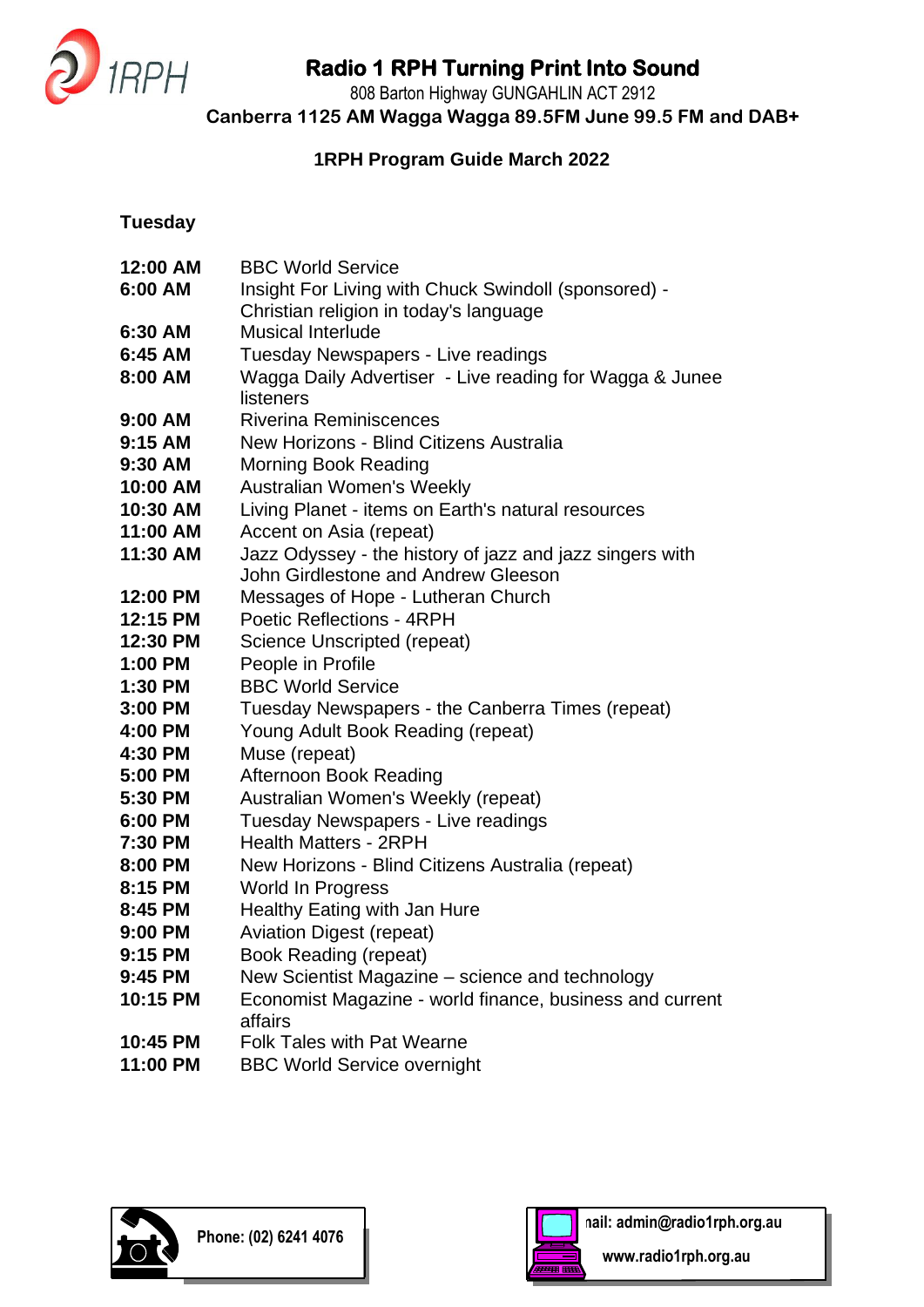

808 Barton Highway GUNGAHLIN ACT 2912

**Canberra 1125 AM Wagga Wagga 89.5FM June 99.5 FM and DAB+**

### **1RPH Program Guide March 2022**

#### **Wednesday**

| 12:00 AM  | <b>BBC World Service</b>                                                     |
|-----------|------------------------------------------------------------------------------|
| 6:00 AM   | Insight For Living with Chuck Swindoll (sponsored) -                         |
|           | Christian religion in today's language                                       |
| 6:30 AM   | <b>Musical Interlude</b>                                                     |
| 6:45 AM   | Wednesday Newspapers - Live readings                                         |
| 8:00 AM   | Wagga Daily Advertiser - Live reading for Wagga & Junee                      |
|           | listeners                                                                    |
| $9:00$ AM | Healthy Eating (repeat)                                                      |
| 9:15 AM   | <b>Talking Tech</b>                                                          |
| 9:30 AM   | <b>Morning Book Reading</b>                                                  |
| 10:00 AM  | Motoring with Rhod (alt with Sport)                                          |
| 10:00 AM  | Sport with Steve Ferguson (alt with Motoring)                                |
| 10:30 AM  | Cosmos Magazine with Kath Kristaly - the world of science<br>explained       |
| 11:00 AM  | Choice: Magazine of the Australian Consumers Association<br>read by Pene Lee |
| 11:30 AM  | <b>Griffith Review (repeat)</b>                                              |
| 12:00 PM  | Economist Magazine - world business and current affairs                      |
| 12:30 PM  | Optimal Life / Savvy Investor (alt weeks, repeat)                            |
| 1:00 PM   | Mojo - 4RPH                                                                  |
| 1:30 PM   | <b>BBC World Service</b>                                                     |
| 3:00 PM   | Wednesday Newspapers - Canberra Times (repeat)                               |
| 4:00 PM   | Kaleidoscope / Geographica (alt weeks)                                       |
| 4:30 PM   | Think About It presented by Dorothy Broom - interesting                      |
|           | facts and quirky stories                                                     |
| 5:00 PM   | Afternoon Book Reading                                                       |
| 5:30 PM   | Sport with Steve Ferguson (alt with Motoring)                                |
| 6:00 PM   | Wednesday Newspapers - Live readings                                         |
| 7:30 PM   | Young Adult Book Reading                                                     |
| 8:00 PM   | <b>Talking Tech (repeat)</b>                                                 |
| 8:15 PM   | London Review of Books with Amelia McKenzie (repeat) -                       |
|           | readings from Europe's leading magazine of ideas                             |
| 8:45 PM   | Bush Poetry - Ron Bull and friends share bush poetry and                     |
|           | Aussie yarns                                                                 |
| 9:15 PM   | Book Reading (repeat of morning book)                                        |
| 9:45 PM   | Time Magazine - international current affairs                                |
| 10:15 PM  | Choice: Magazine of the Australian Consumers Association                     |
|           | read by Pene Lee (repeat)                                                    |
| 10:45 PM  | Bubble 'n' Squeak presented by Sue Farrelly                                  |
| 11:00 PM  | <b>BBC World Service overnight</b>                                           |



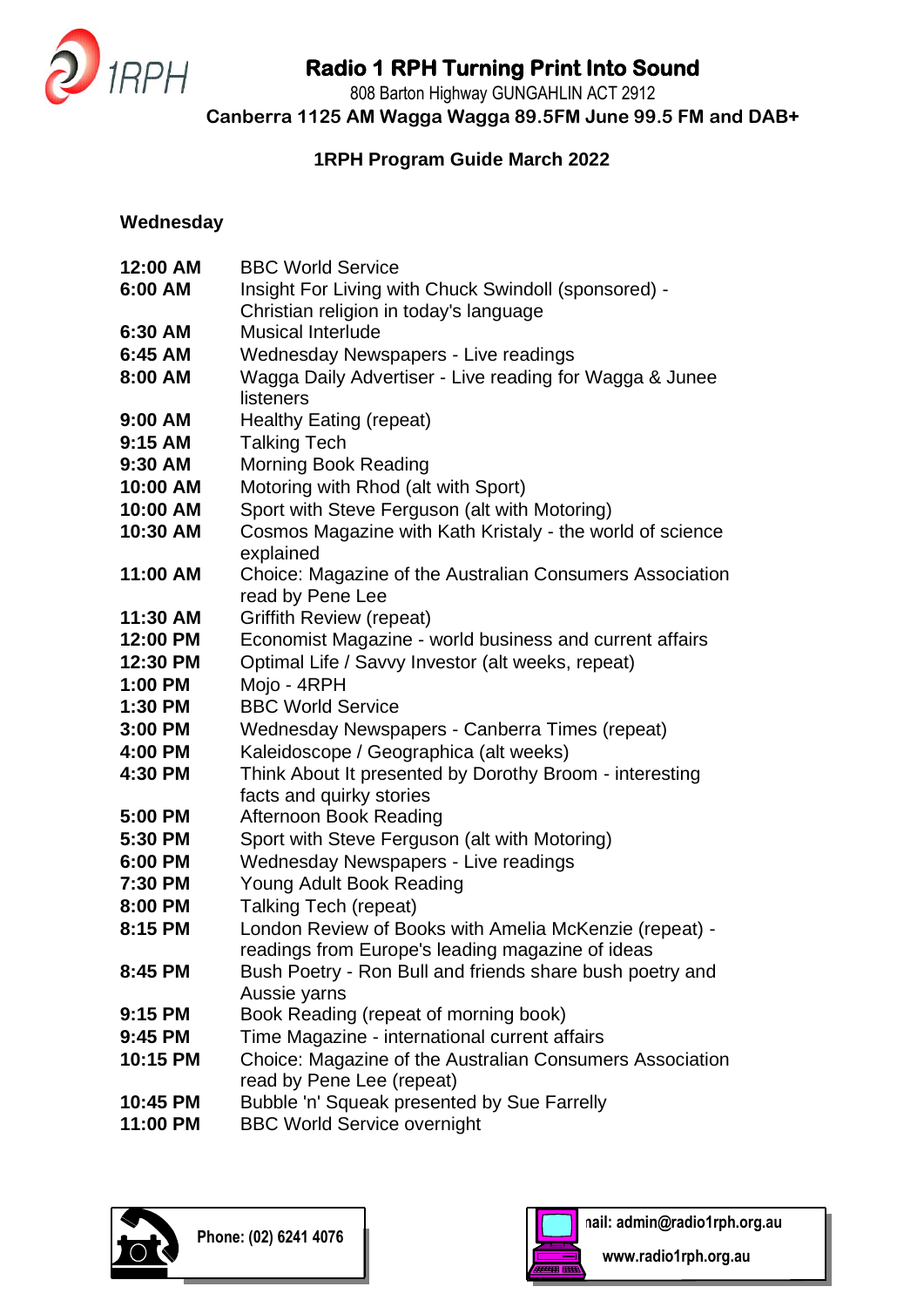

808 Barton Highway GUNGAHLIN ACT 2912

**Canberra 1125 AM Wagga Wagga 89.5FM June 99.5 FM and DAB+**

### **1RPH Program Guide March 2022**

### **Thursday**

| 12:00 AM  | <b>BBC World Service</b>                                   |
|-----------|------------------------------------------------------------|
| 6:00 AM   | Insight For Living with Chuck Swindoll (sponsored) -       |
|           | Christian religion in today's language                     |
| 6:30 AM   | <b>Musical Interlude</b>                                   |
| 6:45 AM   | Thursday Newspapers - Live readings                        |
| 8:00 AM   | Wagga Daily Advertiser - Live reading for Wagga & Junee    |
|           | listeners                                                  |
| $9:00$ AM | <b>Health Smart - 4RPH</b>                                 |
| 9:15 AM   | Community Roundup - local news and information             |
| $9:30$ AM | <b>Morning Book Reading</b>                                |
| 10:00 AM  | <b>English Woman's Weekly</b>                              |
| 10:30 AM  | Time Magazine - international current affairs              |
| 11:00 AM  | CompuTalk - information from the world of technology       |
| 11:30 AM  | Unearthed with Geoff Burchfield - the world of archaeology |
| 12:00 PM  | Live and Let Ride with Tony Nichols - readings about all   |
|           | things motorbike (alt with Smithsonian Magazine)           |
| 12:15 PM  | It's Electric (repeat)                                     |
| 12:30 PM  | Link On Air - disability news from Vision Australia Radio  |
| 1:00 PM   | The Monthly - Australia's current affairs magazine         |
| 1:30 PM   | <b>BBC World Service</b>                                   |
| 3:00 PM   | Thursday Newspapers - Canberra Times repeat                |
| 4:00 PM   | Young Adult Book Reading (repeat)                          |
| 4:30 PM   | English Woman's Weekly (repeat)                            |
| 5:00 PM   | Afternoon Book Reading                                     |
| 5:30 PM   | The Land - Part 1                                          |
| 6:00 PM   | Thursday newspapers - Live readings                        |
| 7:30 PM   | Down Under                                                 |
| 8:00 PM   | Community Roundup - local news and information (repeat)    |
| 8:15 PM   | Around the Churches - this week in the region's churches   |
| 8:30 PM   | Different Perspectives and Communication Radio - Christian |
|           | readings                                                   |
| $8:45$ PM | Cosmos Magazine with Kath Kristaly - the world of science  |
|           | explained                                                  |
| 9:15 PM   | Book Reading (repeat of morning book)                      |
| 9:45 PM   | Doctor Who Magazine                                        |
| 10:15 PM  | Mojo - 4 RPH (repeat)                                      |
| 10:45 PM  | Eyewitness                                                 |
| 11:00 PM  | <b>BBC World Service overnight</b>                         |